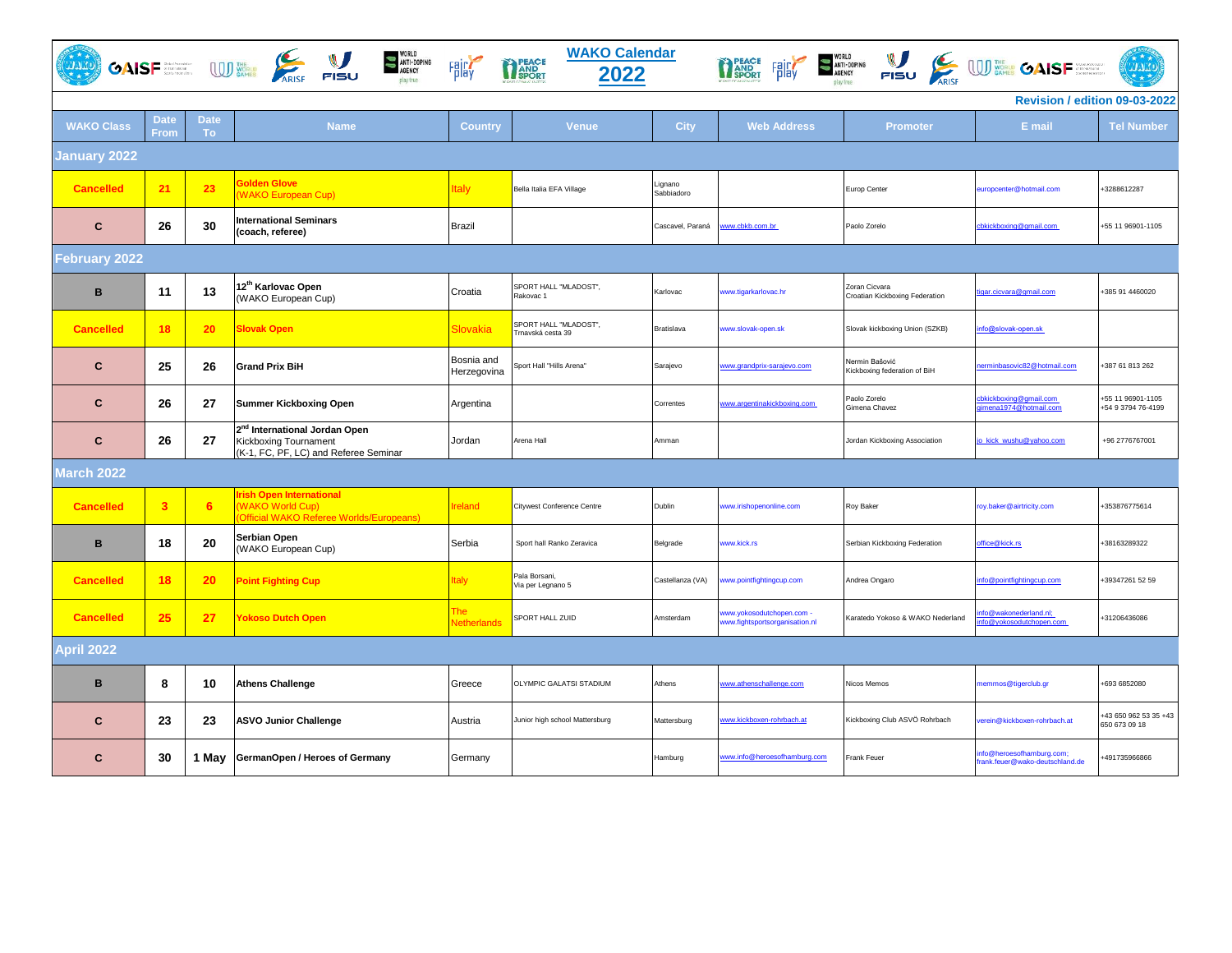|                                 |                     |                   | WORLD<br>ANTI-DOPING<br>AGENCY<br>$\overbrace{\text{OAlSF}}^{\text{max}}$ $\overbrace{\text{MSE}}^{\text{max}}$ $\overbrace{\text{ARSE}}^{\text{max}}$ $\overbrace{\text{FISU}}^{\text{max}}$<br>play true. | Fair                      | <b>WAKO Calendar</b><br>PEACE<br>PAND<br>SPORT<br>2022 |                         | PEACE<br>AND<br>SPORT<br>Fair                          | $\sum_{\text{AIEK} \atop \text{AIEK} \text{AIEK} \atop \text{PISU}} \underbrace{\bigcup_{\text{AIEK}} \bigcup_{\text{AIEK} \atop \text{AIEK} \text{AIEK} \bigcup \text{BIEK} \bigcup \text{BIEK}}$ |                                                           | <b>TATE</b>                          |
|---------------------------------|---------------------|-------------------|-------------------------------------------------------------------------------------------------------------------------------------------------------------------------------------------------------------|---------------------------|--------------------------------------------------------|-------------------------|--------------------------------------------------------|----------------------------------------------------------------------------------------------------------------------------------------------------------------------------------------------------|-----------------------------------------------------------|--------------------------------------|
|                                 |                     |                   |                                                                                                                                                                                                             |                           |                                                        |                         |                                                        |                                                                                                                                                                                                    | Revision / edition 09-03-2022                             |                                      |
| <b>WAKO Class</b>               | <b>Date</b><br>From | <b>Date</b><br>То | <b>Name</b>                                                                                                                                                                                                 | <b>Country</b>            | <b>Venue</b>                                           | <b>City</b>             | <b>Web Address</b>                                     | <b>Promoter</b>                                                                                                                                                                                    | E mail                                                    | <b>Tel Number</b>                    |
| <b>May 2022</b>                 |                     |                   |                                                                                                                                                                                                             |                           |                                                        |                         |                                                        |                                                                                                                                                                                                    |                                                           |                                      |
| <b>WAKO</b><br><b>World Cup</b> | 12                  | 15                | 7 <sup>th</sup> International Turkish Open<br>(WAKO World Cup)<br>(Official WAKO Referee Worlds/Europeans)                                                                                                  | Turkey                    |                                                        | Istanbul                | ww.turkishopenonline.com                               | Salim Kayici                                                                                                                                                                                       | salimkayici@gmail.com                                     | +90 532 277 0793                     |
| $\mathbf{C}$                    | 26                  | 29                | <b>Mexican Open</b>                                                                                                                                                                                         | Mexico                    |                                                        | Cancun                  | ttps://www.wakomexico.com/                             | Paolo Zorelo<br>Fernando Granados                                                                                                                                                                  | bkickboxing@gmail.com<br>ernandogranados@wakomexico.com   | +55 11 96901-1105<br>+52 15591863996 |
| <b>Cancelled</b>                | 26                  | 29                | <b>The Austrian Classics</b><br><b>WAKO World Cup)</b><br><b>Official WAKO Referee Worlds/Europeans)</b>                                                                                                    | Austria                   | nnsbruck Olympic Hall                                  | Innsbruck               | ww.austrian-classics.at                                | Michael Kruckenhauser                                                                                                                                                                              | office@kickboxen.com                                      | +43 (0) 0463 / 420 024               |
| <b>June 2022</b>                |                     |                   |                                                                                                                                                                                                             |                           |                                                        |                         |                                                        |                                                                                                                                                                                                    |                                                           |                                      |
| <b>WAKO</b><br><b>World Cup</b> | $\mathbf 1$         | 5                 | <b>WAKO World Cup Hungary</b><br>(WAKO World Cup)<br>(Official WAKO Referee Worlds/Europeans)                                                                                                               | Hungary                   | BOK Hall (former Syma Hall)                            | Budapest                | www.hungarianworldcup.hu                               | Istvan Kiraly, Zsolt Moradi, Krisztian<br>Jaroszkievicz, Gabor Juhas                                                                                                                               | nfo@hungarianworldcup.hu                                  | +36 30 278 4580                      |
| <b>WAKO</b><br><b>World Cup</b> | 16                  | 19                | 25 <sup>th</sup> Bestfighter<br>(WAKO World Cup)<br>(Official WAKO Referee Worlds/Europeans)                                                                                                                | Italy                     | <b>RDS Stadium</b>                                     | Rimini                  | ww.bestfighter.com                                     | Gianfranco Rizzi                                                                                                                                                                                   | nfo@bestfighter.com                                       | +39 335 611 60 09                    |
| $\mathbf c$                     | 29                  | 3 July            | 2 <sup>nd</sup> Uzbekistan Open<br>International Kickboxing Tournament                                                                                                                                      | Uzbekistan                |                                                        | Tashkent                | www.kickboxing.uz                                      | Uzbekistan Kickboxing Association                                                                                                                                                                  | zbka@inbox.ru                                             | +998977333716                        |
| <b>July 2022</b>                |                     |                   |                                                                                                                                                                                                             |                           |                                                        |                         |                                                        |                                                                                                                                                                                                    |                                                           |                                      |
| <b>WAKO IF</b>                  | 10                  | 15                | The World Games (K-1)                                                                                                                                                                                       | <b>USA</b>                | Boutwell Municipial Auditorium                         | Birmingham<br>(Alabama) | ww.theworldgames.org/editions/Birm<br>gham-USA-2022-13 | <b>IWGA</b><br>Romeo Desa - IWGA TD                                                                                                                                                                | dministration@wako.sport<br>echnical.director@wako.sport  | 385 98 424 626                       |
| <b>WAKO</b><br><b>EUROPE</b>    | 14                  | 19                | EUSA Games (PF, KL, K-1, FC)                                                                                                                                                                                | Poland                    | Skorupki Sports Hall                                   | Lodz                    | www.eug2022.eu                                         | <b>EUSA</b><br>Romeo Desa - EUSA TD<br>Srdjan Bugarcic                                                                                                                                             | echnical.director@wako.sport<br>ffice@wakoeurope.com      | 385 98 424 626<br>+381 63 289 322    |
| <b>August 2022</b>              |                     |                   |                                                                                                                                                                                                             |                           |                                                        |                         |                                                        |                                                                                                                                                                                                    |                                                           |                                      |
| <b>WAKO IF</b>                  | 9                   | 18                | <b>Islamic Solidarity Games</b><br>(LK, FC, PF)                                                                                                                                                             | Turkey                    | Konya Veledrom                                         | Konya                   | www.wako.sport                                         | <b>WAKO</b><br><b>ISSF</b>                                                                                                                                                                         | administration@wako.sport<br>echnical.director@wako.sport | +385 98 424 626                      |
| ieptemb <u>er 2022.</u>         |                     |                   |                                                                                                                                                                                                             |                           |                                                        |                         |                                                        |                                                                                                                                                                                                    |                                                           |                                      |
| B                               | 3                   | 4                 | <b>Flanders International Kickboxing Cup</b>                                                                                                                                                                | Belgium                   | Sporthal "De Meerminnen"                               | Beveren Waas            | ww.contact-karate-beveren.be                           | De Block Marc                                                                                                                                                                                      | eblockmarc_wakobelgium@hotmai                             | 32 486 49 14 69                      |
| <b>WAKO IF</b>                  | 16                  | 25                | WAKO Children, Cadet and Junior World<br>Championship (All disciplines)                                                                                                                                     | Ireland                   | <b>Citywest Conference Centre</b>                      | Dublin                  | ww.wako.sport                                          | <b>WAKO</b>                                                                                                                                                                                        | administration@wako.sport                                 |                                      |
| October 2022                    |                     |                   |                                                                                                                                                                                                             |                           |                                                        |                         |                                                        |                                                                                                                                                                                                    |                                                           |                                      |
| $\mathbf c$                     | 7                   | 8                 | <b>Scandinavian Open</b>                                                                                                                                                                                    | Norway                    | Bjolsenhallen                                          | Oslo                    | ww.fighter.org -<br>ww.scandinavianopen.no             | Daimi Akin                                                                                                                                                                                         | aimi@fighter.org                                          | +47 90518861                         |
| C                               | 14                  | 15                | <b>Balkan Open</b>                                                                                                                                                                                          | Bosnia and<br>Herzegovina | Sport Hall Tesanj                                      | Tesanj                  | www.wakobalkanopen.com                                 | Alia Ogric<br>Kickboxing federation of Bosnia and<br>Herzegovina                                                                                                                                   | chstesanj@gmail.com                                       | +387 61791680                        |